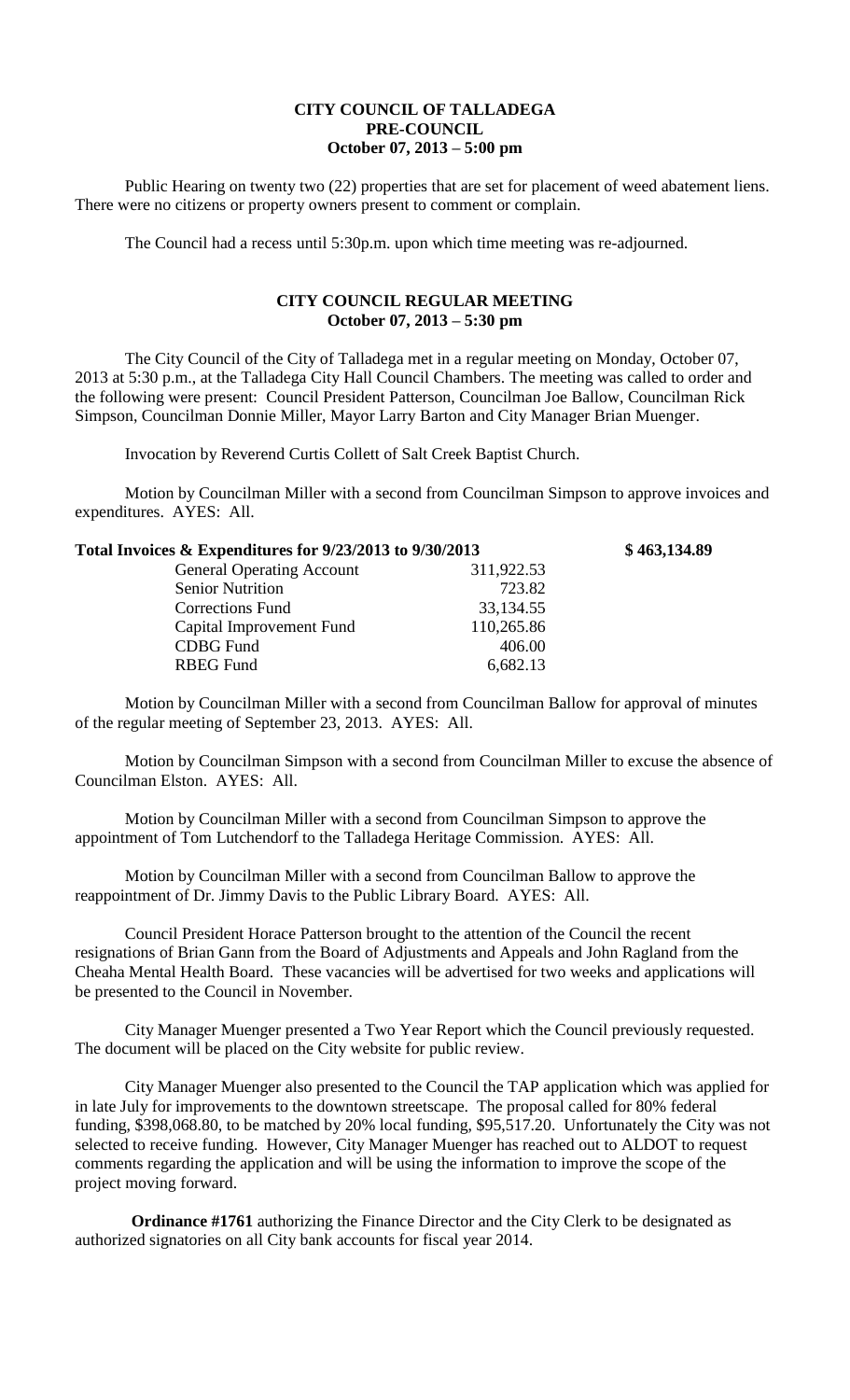Motion by Councilman Ballow with a second by Councilman Miller for immediate consideration of Ordinance #1761. Roll Call. AYES: All.

Motion by Councilman Miller with a second by Councilman Simpson for reading of the heading only for Ordinance #1761. Roll Call. AYES: All.

AN ORDINANCE BY THE CITY COUNCIL OF THE CITY OF TALLADEGA, ALABAMA TO ADOPT METHOD OF PAYMENT OF MUNICIPAL FUNDS PURSUANT TO CODE OF ALABAMA, 1975 11-43A-31.

Motion by Councilman Ballow with a second by Councilman Miller for the adoption of Ordinance #1761. AYES: All.

**Resolution #2930** authorizing a weed abatement lien on vacant lot on Franklin Street (Parcel ID 1306133012011000)

**Resolution #2931** authorizing a weed abatement lien on 622 Broadway Avenue **Resolution #2932** authorizing a weed abatement lien on 205 Alexander Street (vacant lot) **Resolution #2933** authorizing a weed abatement lien on vacant lot on corner of Lide and Hollingsworth (Parcel ID 1306232001041000)

**Resolution #2934** authorizing a weed abatement lien on 1606 Allen Street.

**Resolution #2935** authorizing a weed abatement lien on 21 Banjo Hill.

**Resolution #2936** authorizing a weed abatement lien on 720 Green Acres Drive.

**Resolution #2937** authorizing a weed abatement lien on 917 Nimitz Avenue.

**Resolution #2938** authorizing a weed abatement lien on vacant lot on Knox Street (Parcel ID 1306233015010000).

**Resolution #2939** authorizing a weed abatement lien on vacant lot on Knox Street (Parcel ID 130623301509000).

**Resolution #2940** authorizing a weed abatement lien on 420 Dumas Avenue.

**Resolution #2941** authorizing a weed abatement lien on 114 Jackson Street (vacant lot) **Resolution #2942** authorizing a weed abatement lien on 214 Spring Street North (vacant lot) **Resolution #2943** authorizing a weed abatement lien on 716 Coffee Street (vacant lot) **Resolution #2944** authorizing a weed abatement lien on vacant lot on Ashland Highway (Parcel

ID 1409313000069001) **Resolution #2945** authorizing a weed abatement lien on vacant lot on Long Street (Parcel ID 1308283008023000).

**Resolution #2946** authorizing a weed abatement lien on 421 Spring St, (vacant lot) **Resolution #2947** authorizing a weed abatement lien on 404 West St. S (vacant lot) **Resolution #2948** authorizing a weed abatement lien on United Steel on Ward Ave **Resolution #2949** authorizing a weed abatement lien on 412 19<sup>th</sup> Street (vacant lot) **Resolution #2950** authorizing a weed abatement lien on vacant lot on Prospect (Parcel ID 13082810150050000)

**Resolution #2951** authorizing a weed abatement lien on 200 Savory Street Motion by Councilman Simpson with a second by Councilman Miller to approve Resolution #2930 to #2951. Roll Call. AYES: All.

**Resolution #2952** authorizing an appropriation agreement with Talladega City Board of Education for a total sum of \$90,000. *Tabled until the meeting of October 21, 2013.*

**Resolution #2953** authorizing an appropriation agreement with Talladega First Inc. for a total sum of \$56,000.

**Resolution #2954** authorizing an appropriation agreement with the Boys and Girls Clubs of East Central Alabama for a total sum of \$8,000.

**Resolution #2955** authorizing an appropriation agreement with the Greater Talladega Area Chamber of Commerce for a total sum of \$24,800.

**Resolution #2956** authorizing an appropriation agreement with the Emergency Management Agency (EMA) for a total sum of \$5,040.

**Resolution #2957** authorizing an appropriation agreement with Community Action Agency of Talladega, Clay and Randolph Counties for a total sum of \$6,800.

**Resolution #2958** authorizing an appropriation agreement with Community Life Institute for a total sum of \$4,000.

**Resolution #2959** authorizing an appropriation agreement with Talladega Heritage Commission for a total sum of \$40,000.

**Resolution #2960** authorizing an appropriation agreement with Talladega County Economic Development Authority, Inc. for a total sum of \$20,000.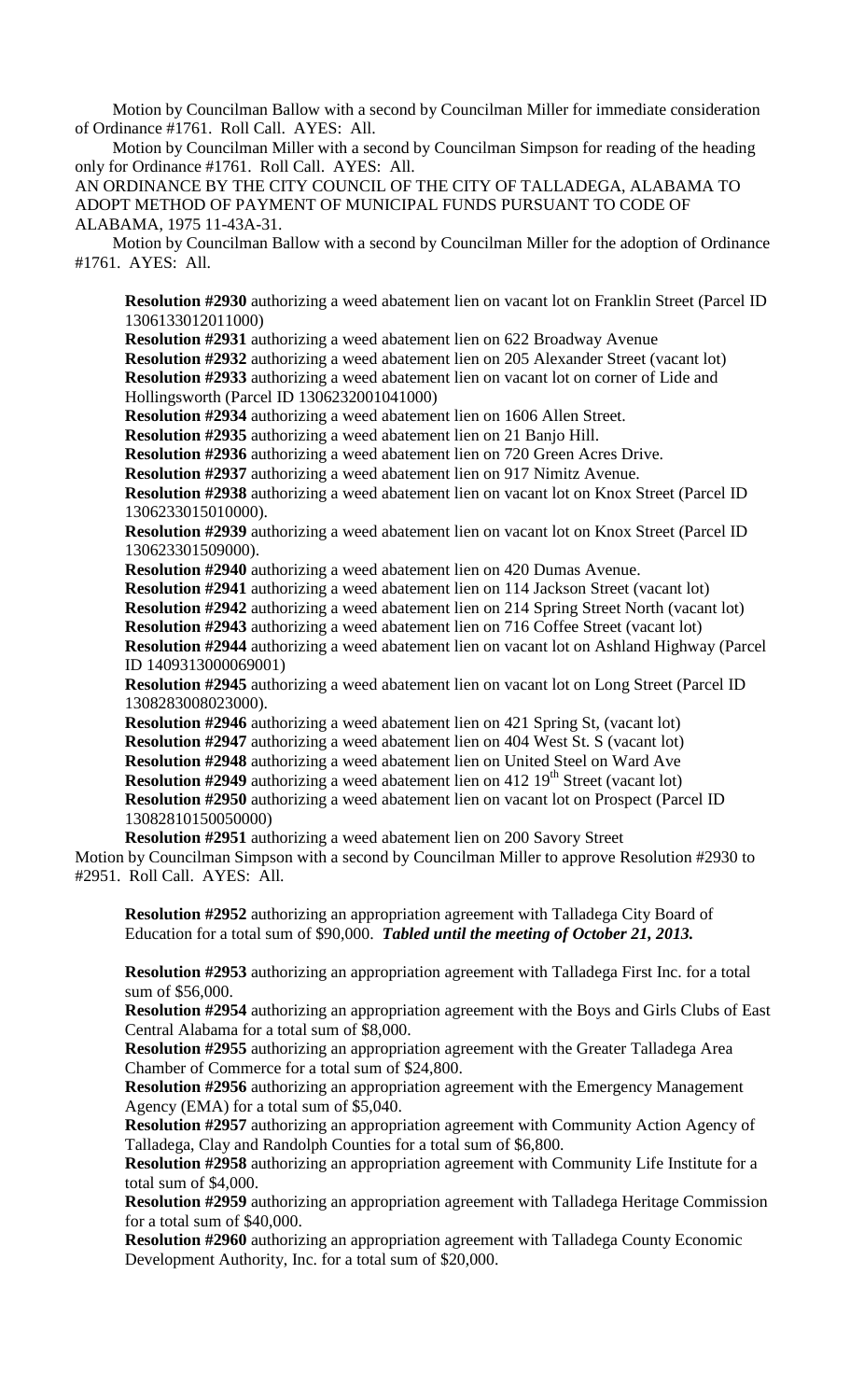**Resolution #2961** authorizing an appropriation agreement with Isaiah House Food Ministry for a total sum of \$8,000.

**Resolution #2962** authorizing an appropriation agreement with Talladega Rescue Squad for a total sum of \$5,000.

**Resolution #2963** authorizing an appropriation agreement with Samaritan House for a total sum of \$1,000.

**Resolution #2964** authorizing an appropriation agreement with East Alabama Regional Planning and Development Commission Rx Program for a total sum of \$20,000.

**Resolution #2965** authorizing an appropriation agreement with Talladega County Child Advocacy Center (Palmer Place) for a total sum of \$2,000.

**Resolution #2966** authorizing an appropriation agreement with Red Door Kitchen for a total cost of \$8,000.

**Resolution #2967** authorizing an appropriation agreement with Volunteer Connections of Central Alabama for a total sum of \$2,500.

Motion by Councilman Miller with a second by Councilman Simpson to approve Resolution #2953 to #2967. Roll Call. AYES: All.

**Resolution #2968** accepting two cent rural sales tax funds from the Talladega County Commission for water supply and capacity improvements at the Municipal Airport totaling \$1,653,018.

**Resolution #2969** authorizing a new bank account entitled North Talladega County Water Project where the funds from the two cent rural sales tax shall be deposited.

**Resolution #2970** authorizing local matching share of funds by the Talladega Municipal Airport Board for applications of improvement funding assistance from the State of Alabama Department of Transportation.

Motion by Councilman Simpson with a second by Councilman Miller to approve Resolution #2968 to #2970. Roll Call. AYES: All.

**Resolution #2971** designating the City of Talladega's depositories (bank accounts) for fiscal year 2014.

Motion by Councilman Ballow with a second by Councilman Simpson to approve Resolution #2971. Roll Call. AYES: All.

**Resolution #2972** surplusing weed trimmers from Community Appearance Department. Motion by Councilman Ballow with a second by Councilman Simpson to approve Resolution #2972. Roll Call. AYES: All.

Motion by Councilman Simpson with a second by Councilman Ballow to approve the invoices and expenditures for the Water Department. AYES: All.

| Water Department Expenditures for 09/26/2013 to 09/27/2013                                      |                         | \$353,657.94 |
|-------------------------------------------------------------------------------------------------|-------------------------|--------------|
| <b>Operations &amp; Maintenance</b>                                                             | 156,785.37              |              |
| Revenue                                                                                         | 196,872.57              |              |
| <b>Water Department Expenditures for October 3, 2013</b><br>Operations & Maintenance<br>Revenue | 23,401.56<br>175,771.19 | \$199,172.75 |

**Resolution #2973** approving a contract with Mark Johnson Construction for replacement of Wastewater Treatment Plant's digester mixing pump for a total cost of \$137,350.00

**Resolution #2974** approving a contract with ICS Incorporated for replacement of Wastewater Treatment Plant's variable frequency drive for a total cost of \$51,400.00.

**Resolution #2975** approving a contract with Schmidt Environmental Construction Inc. for renovation of Wastewater Treatment Plant's intermediate pump station for a total cost of \$138,550.00.